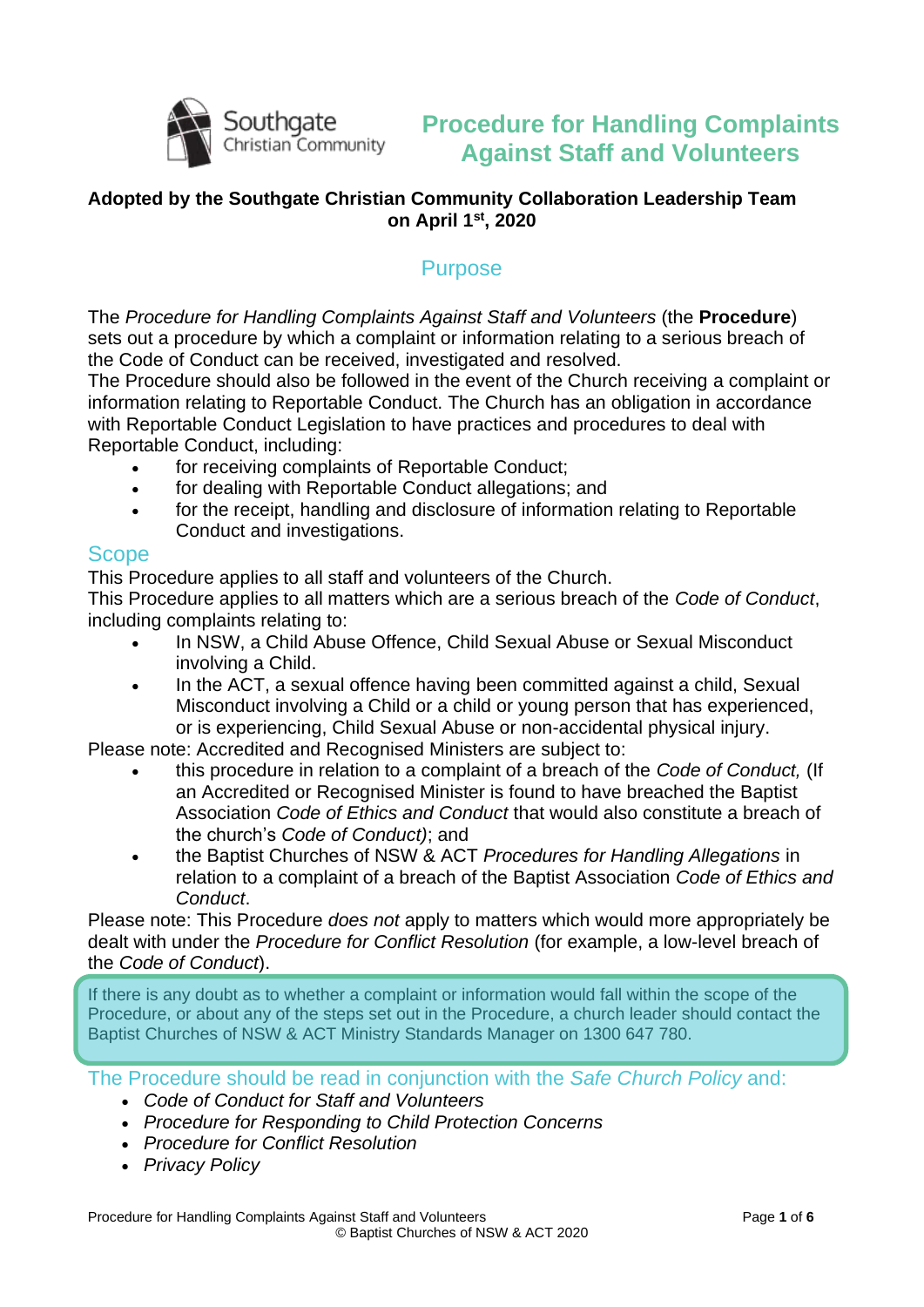# **1. Receiving a complaint or information**

Anyone may make a complaint or pass on information that relates to a breach of the Code of Conduct (including Reportable Conduct) by staff or volunteers of the Church to:

- Church Leadership;
- the Safe Church Team Leader and the Safe Church Team; or
- anv staff or volunteer.

Complaints or information may be received verbally, however a written outline of the complaint should be encouraged. In all cases, the Safe Church Team should document all complaints and information received in the Safe Church Concerns Form.

### **2. Reporting information**

#### 2.1 Determining appropriate reporting process

- a) Any complaint about a staff member or volunteer which may be considered a serious breach of the Code of Conduct should be reported to the Church Leadership. If the complaint or information relates to a member of the Church Leadership then it should not be reported to them, but instead reported to another person in the Church Leadership or the Safe Church Team.
- b) On receipt of a complaint or information that may relate to any form of child protection concern the person that has received the complaint or information is to also follow the *Procedure for Responding to Child Protection Concerns.*
- c) Any person who has knowledge that a serious crime has been committed, whether or not it is related to children, should report that knowledge to the Police.
- d) If a complaint is, or should be, reported to government authorities the Church Leadership will only commence an investigation under this Procedure after consultation with the government authorities that it has been reported to.

### 2.2 Allegations regarding Reportable Conduct

a) The Head of Entity (typically either the paid senior pastor or the chair of the church governance body) is obligated to notify the Reportable Conduct Scheme (in NSW, the Office of Children's Guardian, in ACT, the Ombudsman) of Reportable Conduct allegations within a defined timeframe, in accordance with **Reportable Conduct Legislation**

#### In NSW,

- the Reportable Conduct Scheme covers any staff or volunteers who are required to hold a WWCC
- this notification must be made within 7 business days of receiving the complaint or information (s29(4) of the *Children's Guardian Act* (2019)).

In the ACT,

- the Reportable Conduct Scheme covers any staff or volunteers regardless of whether they are required to hold a WWVP clearance.
- notification must be made within 30 days of receiving the complaint or information under s17G of the *Ombudsman Act 1989.*
- A 'final entity report' must be submitted within 30 days. If it is not possible to submit the final report within 30 days then an interim report must be submitted within 30 days in accordance with s38 of the *Children's Guardian Act 2019.*
- A report regarding the findings of the entity's investigation must be submitted as soon as practicable after the conclusion of the investigation under s17J of the *Ombudsman Act 1989*.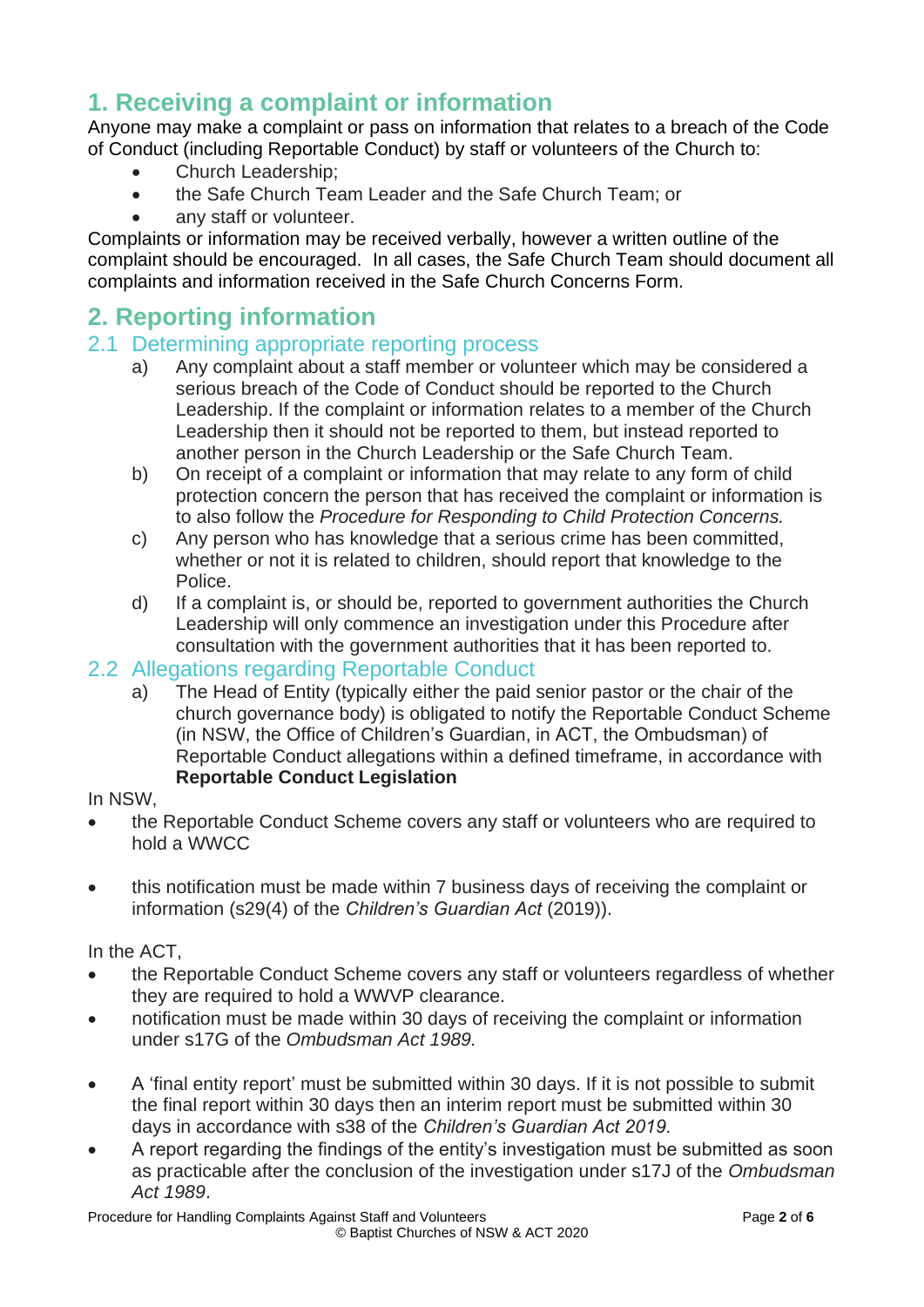- c) The notification of the allegation to the Reportable Conduct Scheme must be in writing and should include:
	- the name, date of birth and WWCC (or WWVP) number of the person;
	- the name, contact details and head of the relevant entity;
	- details of the allegation;
	- the nature of the relevant entity's initial risk assessment and risk management action,
	- if a report to police has been made, the police report reference number;
	- if a report has been made under **Mandatory Reporting Legislation**. the report reference number; and
	- the names of other relevant entities that employ or engage the employee.

### **3. Risk Assessment**

- a) In addition to considering or making a report under section 2 above, the Safe Church Team and Pastoral Staff must conduct a risk assessment relating to the safety of the complainant or any other children or vulnerable people and take reasonable precautions to minimise those risks.
- b) The Church should be careful not to prejudice ongoing criminal investigations and so there may be a need to initiate risk management without alerting the person subject of the complaint.
- c) Subject to the view of government authorities, if the Church has received a plausible complaint (ie/ not clearly false or vexatious) of Child Sexual Abuse or Sexual Misconduct involving a Child and the complaint relates to a staff member or volunteer who is engaged in 'child-related work' (in NSW), or a 'regulated activity' (in ACT) then the Church Leadership is to suspend the person from such duties while the complaint is considered in accordance with this Procedure.

### **4. Appointing a person to handle the complaint**

- a) Where a matter is to be investigated under this Procedure, the Church Leadership is to appoint a person to handle the complaint (the Investigator).
- b) In appointing the Investigator, the Church Leadership will avoid conflicts of interest (for example where there may be a close personal relationship between the subject of the complaint and the proposed investigator).
- c) For any matters related to any form of harm or abuse of a child, the Investigator should be an external person (unless this is not reasonably practicable and a suitably qualified and independent internal Investigator is available).
- d) Church leaders should contact the Baptist Churches of NSW & ACT Ministry Standards Manager on 1300 647 780 for assistance in identifying an external Investigator.

## **5. Providing support**

The Church is to ensure that support is provided to both the Complainant and the Respondent, including:

- providing them with a contact person to whom they can direct inquiries about the progress of the complaint;
- offering them a support person; and
- considering providing them with access to counselling and other support services.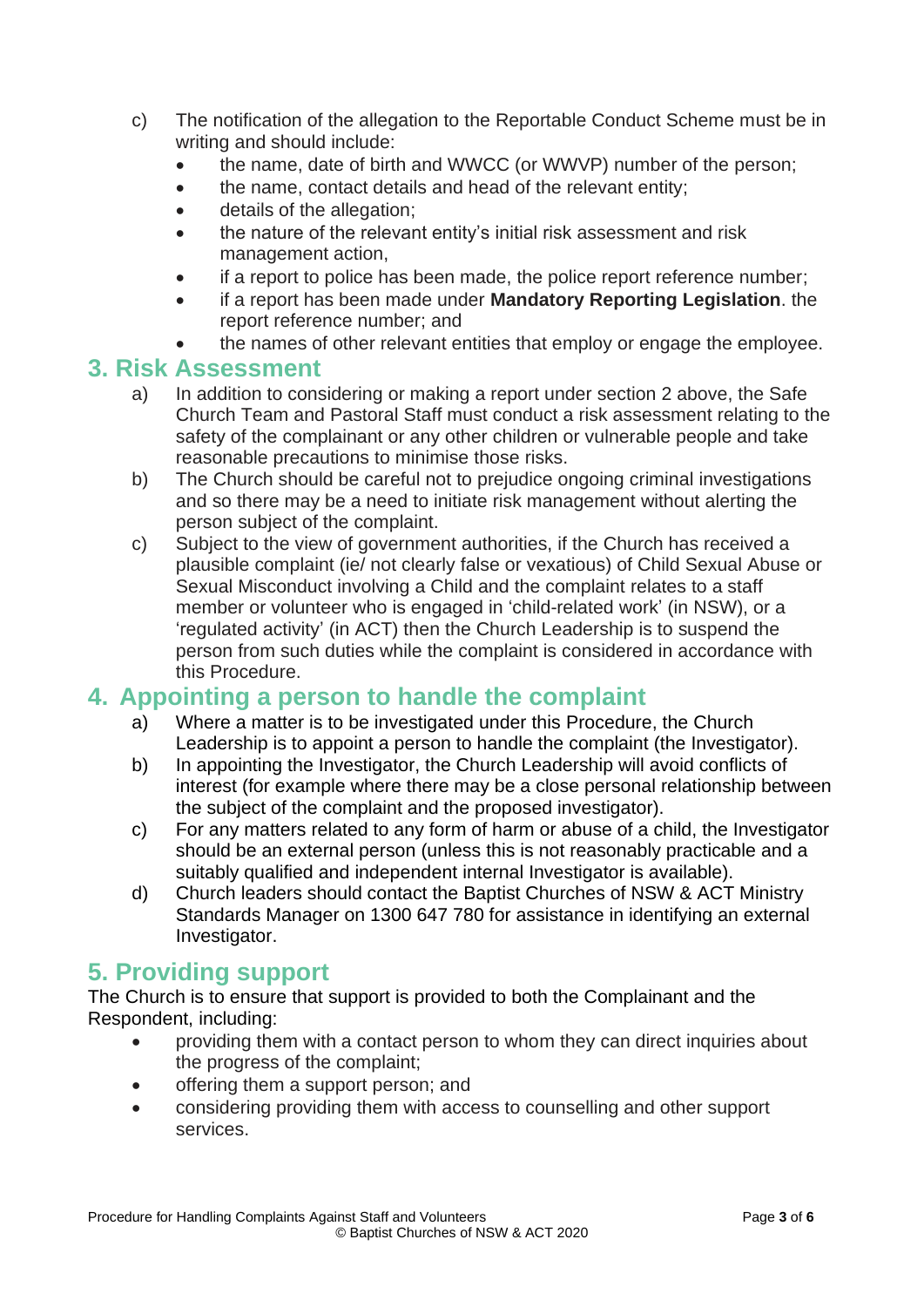## **6. Investigating the complaint**

- a) The Investigator is to investigate the complaint (or concern, or allegation if the investigation arises from information about Reportable Conduct that did not come in the form of a complaint)
- b) In Investigating the complaint, the Investigator is to:
	- act in good faith, without bias and without unreasonable delay;
	- collect and document evidence, including by conducting interviews and taking statements from the complainant and other witnesses; and
	- maintain a record of all relevant evidence obtained and steps taken in the investigation.
- c) If the matter is related to a Reportable Conduct Allegation, the Investigator is to consider matters in division six of the *Children's Guardian Act* (2019) including:
	- the nature of the reportable allegation and any defence;
	- the gravity of the matters alleged; and
	- whether the reportable allegation relates to conduct that is in breach of the Code of Ethics and Conduct, the Code of Conduct and/or accepted community standards.

### **7. Putting the complaint to the Respondent**

- a) The Investigator is to put the complaint in writing to the person whose conduct is subject of the complaint (the respondent).
- b) In doing so, the Investigator is to:
	- set out the complaint with sufficient detail for the respondent to understand the complaint;
	- state the part of the *Code of Conduct* that is alleged to have been breached;
	- set out the potential adverse outcomes for the respondent in the event that there is a finding that the respondent breached the *Code of Conduct*; and
	- provide the respondent with an opportunity to respond to the complaint in writing and within a stated timeframe not exceeding 2 weeks.

## **8. Putting any further adverse information to the Respondent**

If, in the course of the investigation, further adverse information is brought forward in relation to the respondent, the Investigator will:

- advise the respondent in writing of the further adverse information; and
- provide the respondent the opportunity to respond to the information.

### **9. Investigators findings**

- a) The Investigator must provide a written report which sets out:
	- the complaint:
	- the part of the *Code of Conduct* that is alleged to have been breached;
	- the proposed finding
	- the evidence relied upon to make the finding, including the response of the respondent (if any) to the complaint; and
	- a finding about whether the complaint is sustained or not sustained, using the "balance of probabilities" as the standard of proof (for matters relating to child protection concerns, reference should be made to Reportable Conduct Legislation)
	- possible outcomes or consequences that the Church Leadership may consider implementing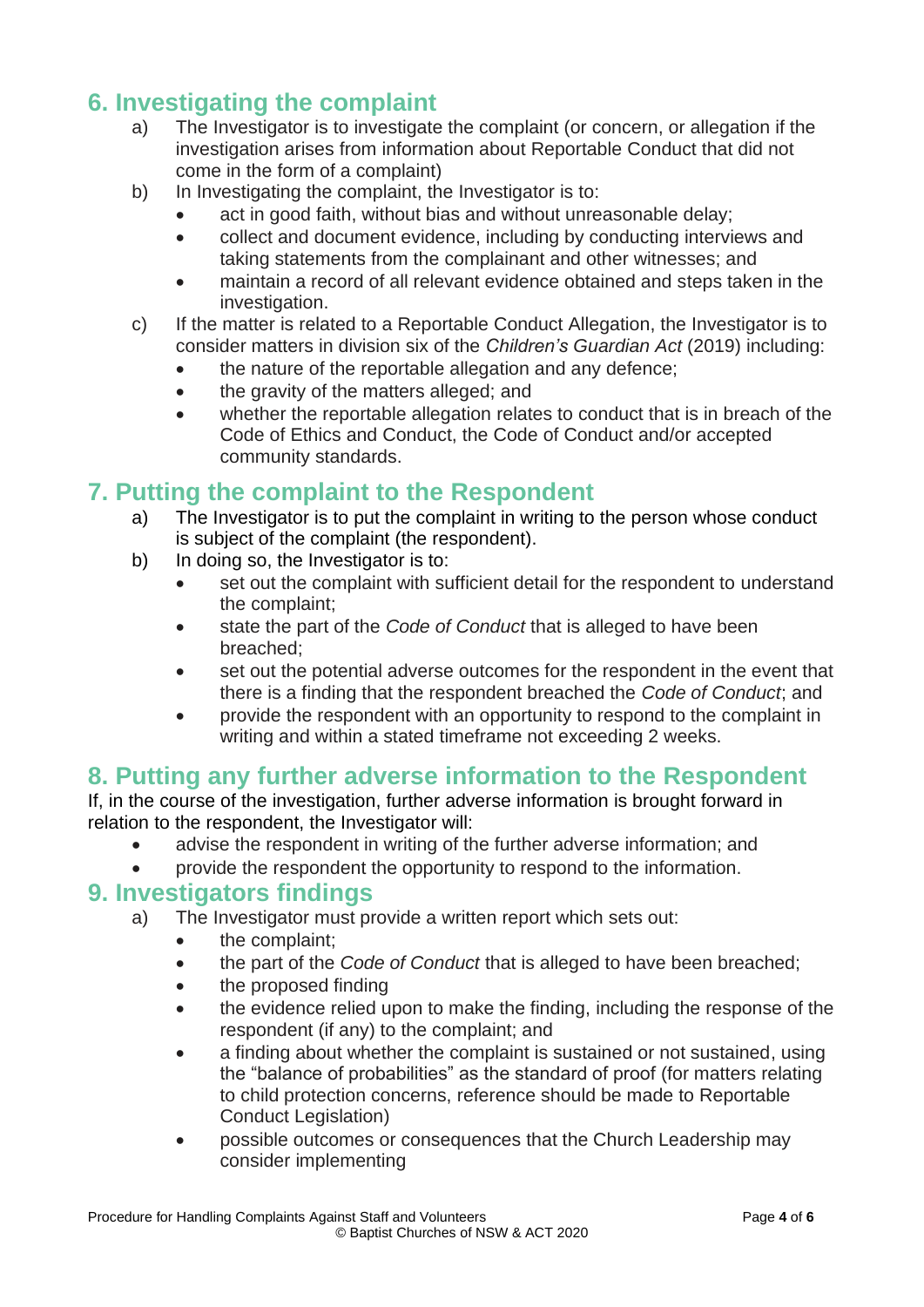- b) If the matter relates to an allegation of Reportable Conduct the Investigator should ensure that the report also sets out
	- information about the facts and circumstances of the reportable allegation;
	- the findings after completing the investigation including an analysis of the evidence and the rationale for the findings,
	- a copy of any written submission made by the employee or volunteer
	- any copies of documents in the relevant entity's possession that are relevant to the report, including transcripts of interviews and copies of evidence.
- c) The Investigator's Report will be provided to:
	- the Church Leadership; and
	- Baptist Churches of NSW & ACT Ministry Standards Manager [\(standards@nswactbaptists.org.au\)](mailto:standards@nswactbaptists.org.au)
- d) A summary of the Investigator's report (considering both confidentiality and procedural fairness) will be provided to the Respondent along with:
	- an invitation to respond in writing to the Church Leadership within a defined timeframe
	- written notice of the possible consequences if the Investigator's Report is accepted by the Church Leadership. This may include suspension, termination from duties for volunteers, termination of engagement for staff. It may also require notice to Police, Ombudsman and/or the Office of Children's Guardian, which may impact WWCC or WWVP clearance.